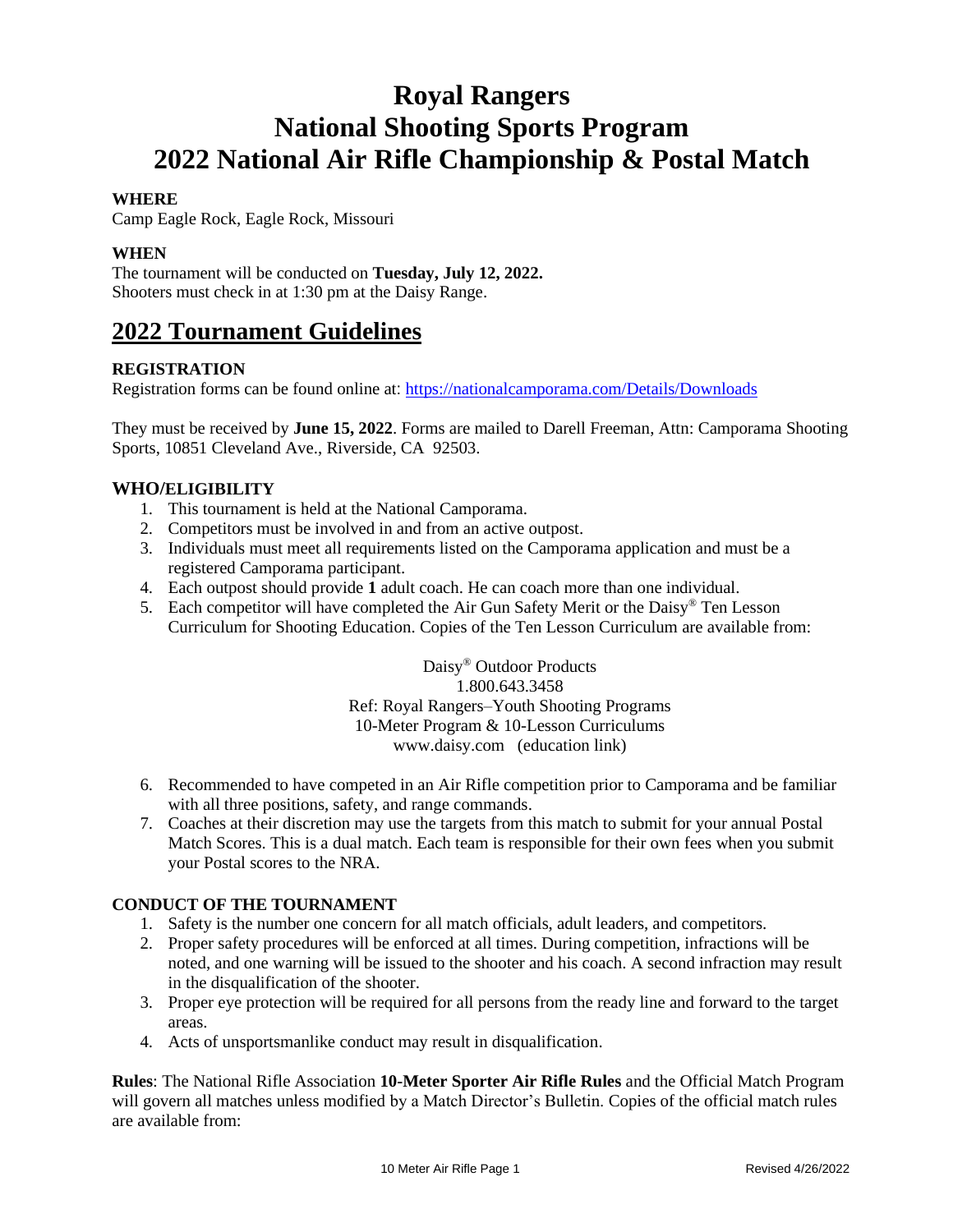**National Rifle Association 1.800.336.7402** Attn: Competitions Division 11250 Waples Mill Road Fairfax, VA 22030 Ref: NRA Sporter Air Rifle Rules or downloaded free online at: [http://rulebooks.nra.org](http://rulebooks.nra.org/)

**Course of Fire:** The Air Rifle match consists of 30 shots for record, fired at 10 meters (42 feet, 9.7 inches) in 3 stages with a 10-minute time limit for each stage as follows:

**Stage 1**: 10 shots from the Prone position (NRA Rule 5.6) **Stage 2**: 10 shots from the Standing position (NRA Rule 5.12) **Stage 3**: 10 shots from the Kneeling position (NRA Rule 5.10)

**Target:** The official targets will be the AR-5/10.

**Equipment:** Any Sporter air rifle or any type of compressed air or  $CO<sub>2</sub>$  rifle of conventional appearance with the additional restrictions in rule 3.2 of the *NRA Sporter Air Rifle Position Rulebook*.

- 1. Sights: Only sights manufactured specifically for Sporter air rifles shall be used (NRA rule 3.7.1).
- 2. Spotting Scopes: The use of telescopes or binoculars by competitors or coaches to spot shots is permitted.
- 3. Stocks: Factory installed stocks must be used. Alterations are governed by NRA rule 3.4. Coloring of stocks is permitted providing such coloring does not violate rule 3.18.
- 4. Ammunition: Only .177 caliber pellets may be used. (NRA rule 3.2)

**Gun Inspection:** All air guns used in competition at the National Championship competition must be presented to the match referee for inspection on Monday, **July 11, 2022,** between 3:30-4:30 pm at the Daisy Range. Upon approval by the match referee, each gun will receive an official match seal. Guns not bearing this seal will not be permitted on the firing line. Once a gun is inspected, it will be stored in a secure location by the match officials. Upon request of the team coach or manager, the guns will be made available for use in the competition. No guns will be removed from the range until after the competition is completed.

**Eye Protection:** All competitors and other personnel forward of the ready line must use shatterproof shooting glasses or other similar eye protection devices.

**Coach:** Competitors will be allowed a coach. A coach may represent more then one individual. The coach will be responsible for the conduct and participation of individual(s). It is recommended that all coaches read and follow the Coaching Ethics Code pamphlet available from the NRA or USA Shooting.

> **National Rifle Association 1.800.336.7402** Attn: Competitions Division 11250 Waples Mill Road Fairfax, VA 22030 Ref: Item # 13660 or download free online at: [http://coaching.nra.org/documents/pdf/education/training/coaching\\_ethics.pdf](http://coaching.nra.org/documents/pdf/education/training/coaching_ethics.pdf)